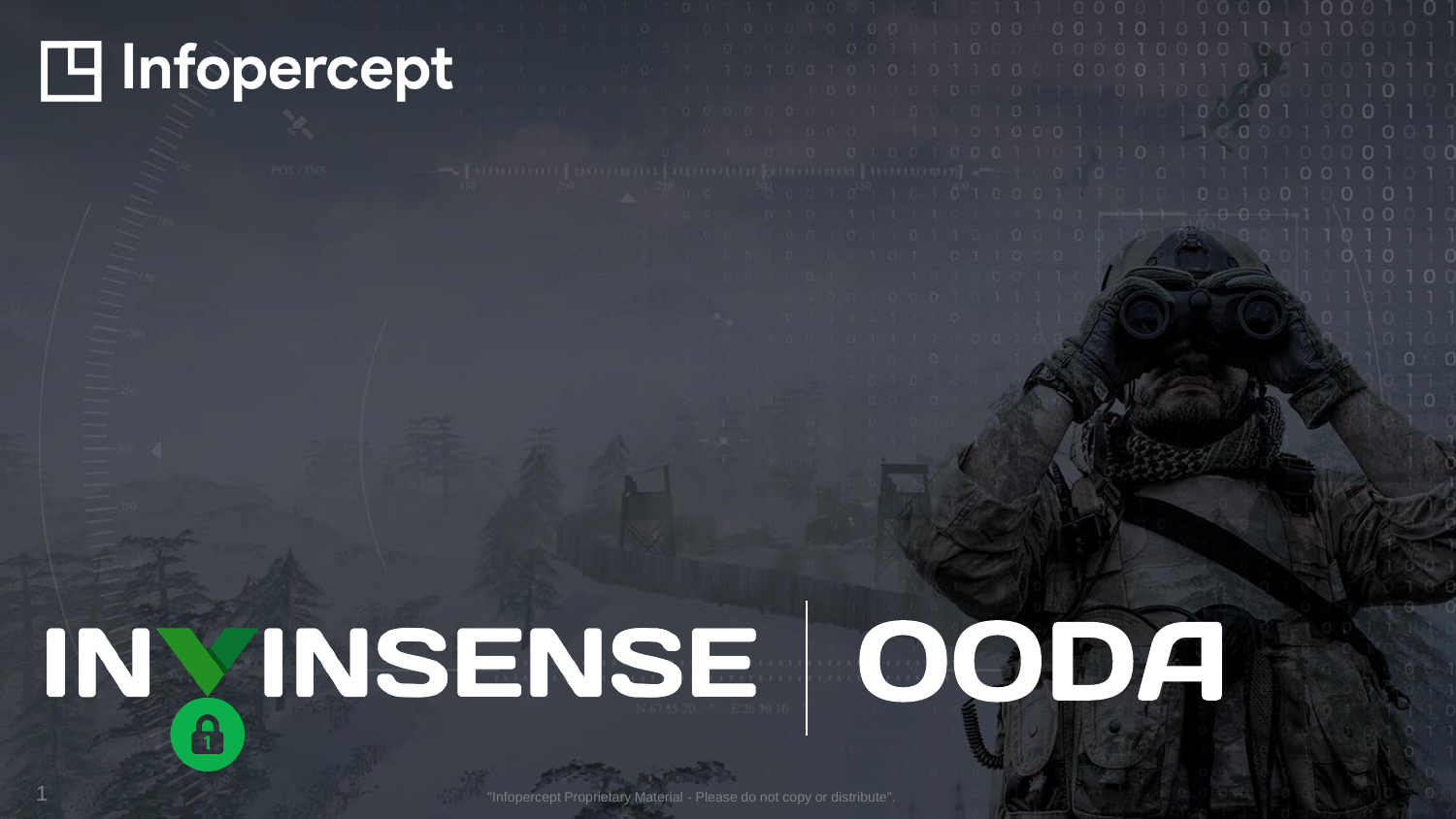## **Setting the Context**

To survive the ever-increasing cyber threats, businesses need to be able to detect and respond to security incidents in a timely and responsive manner. Businesses suffer huge financial and reputation loss due to the inability to do so.

The question is how one can do that in a strategic manner and implement that in a tactical manner within an organization. The answer to that question is to put in an integrated platform that considers Strategy, Services and Solutions all under one approach. Then, what are the key considerations when implementing such an approach.

An Integrated platform shall need to address the following key considerations through the end-to-end cycle:



At Infopercept, we address this requirement through **OODA** (Observe; Orient; Decide and Act) Strategy.

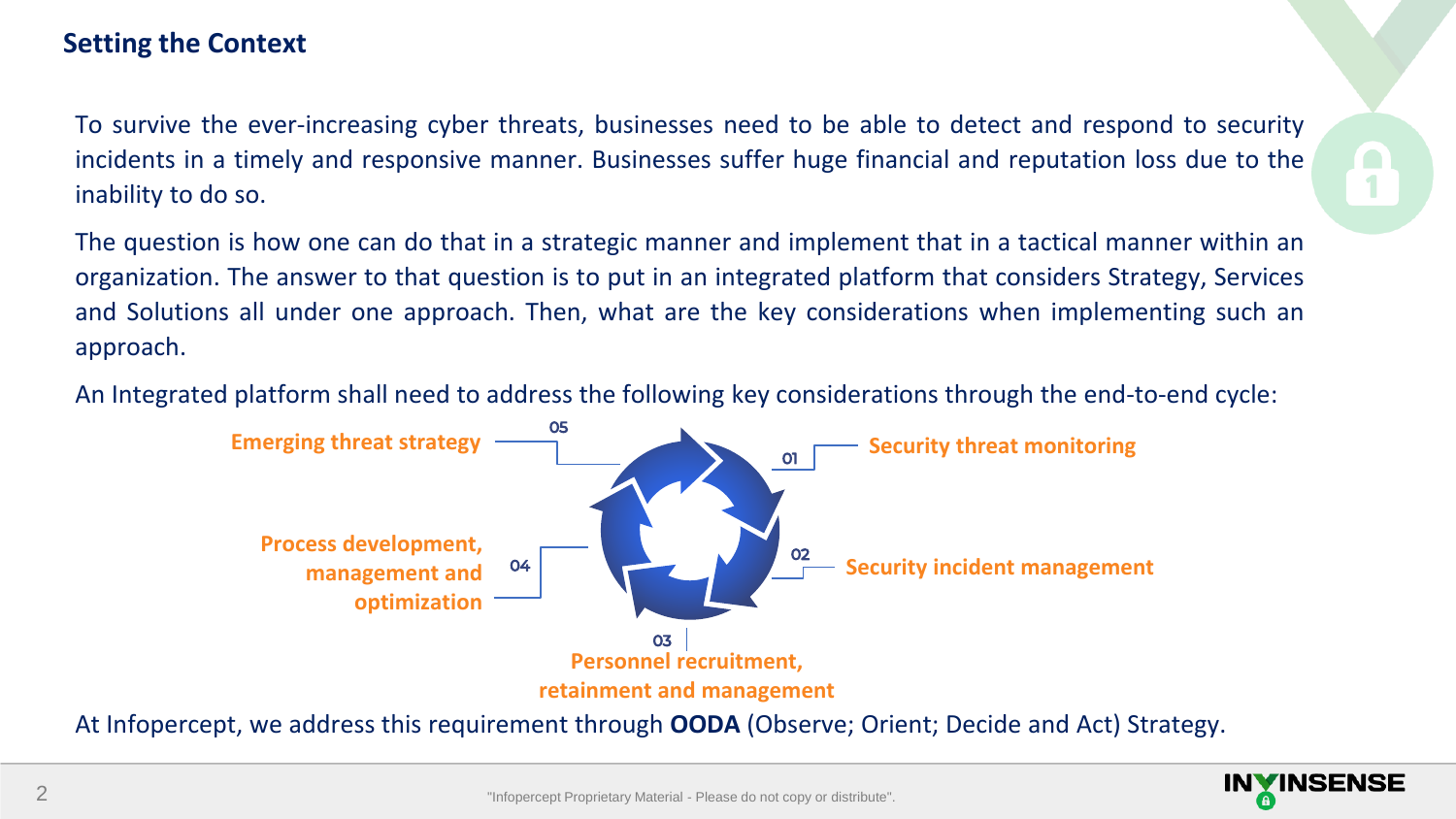## **Introducing Invinsense OODA**



Why Invinsense OODA? It brings together broadly 3 areas of Security Incident and Event Management (SIEM), Security Orchestration, Automation and Response (SOAR), Endpoint Detection and Response (EDR) under one approach to achieve the end-objective of detecting and responding to security incidents on a real-time basis.

The strategy and implementation that combat threats with synchronization and optimization of your security solutions to not only take actions but also make your systems adapt to be ready for any such attack in future.

- ⮚ **Observe** SIEM
- ⮚ **Orient** SOAR
- ⮚ **Decide** Security Solutions in the landscape and EDR
- ⮚ **Act** Security Solution in the landscape and EDR

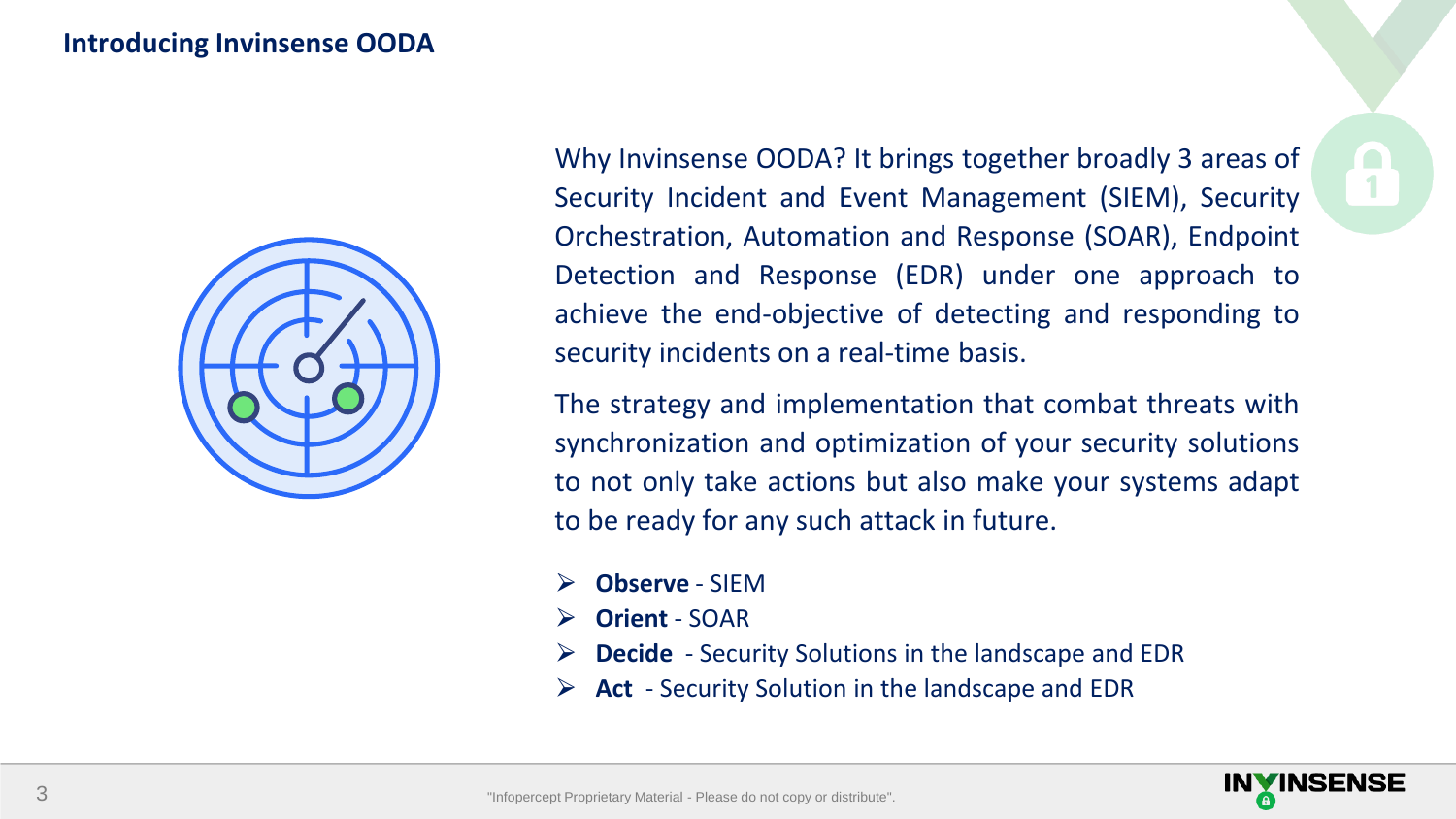## **OODA Approach is a 4-Pronged Strategy**



**INVINSENSE** 

 $\overline{\mathbf{1}}$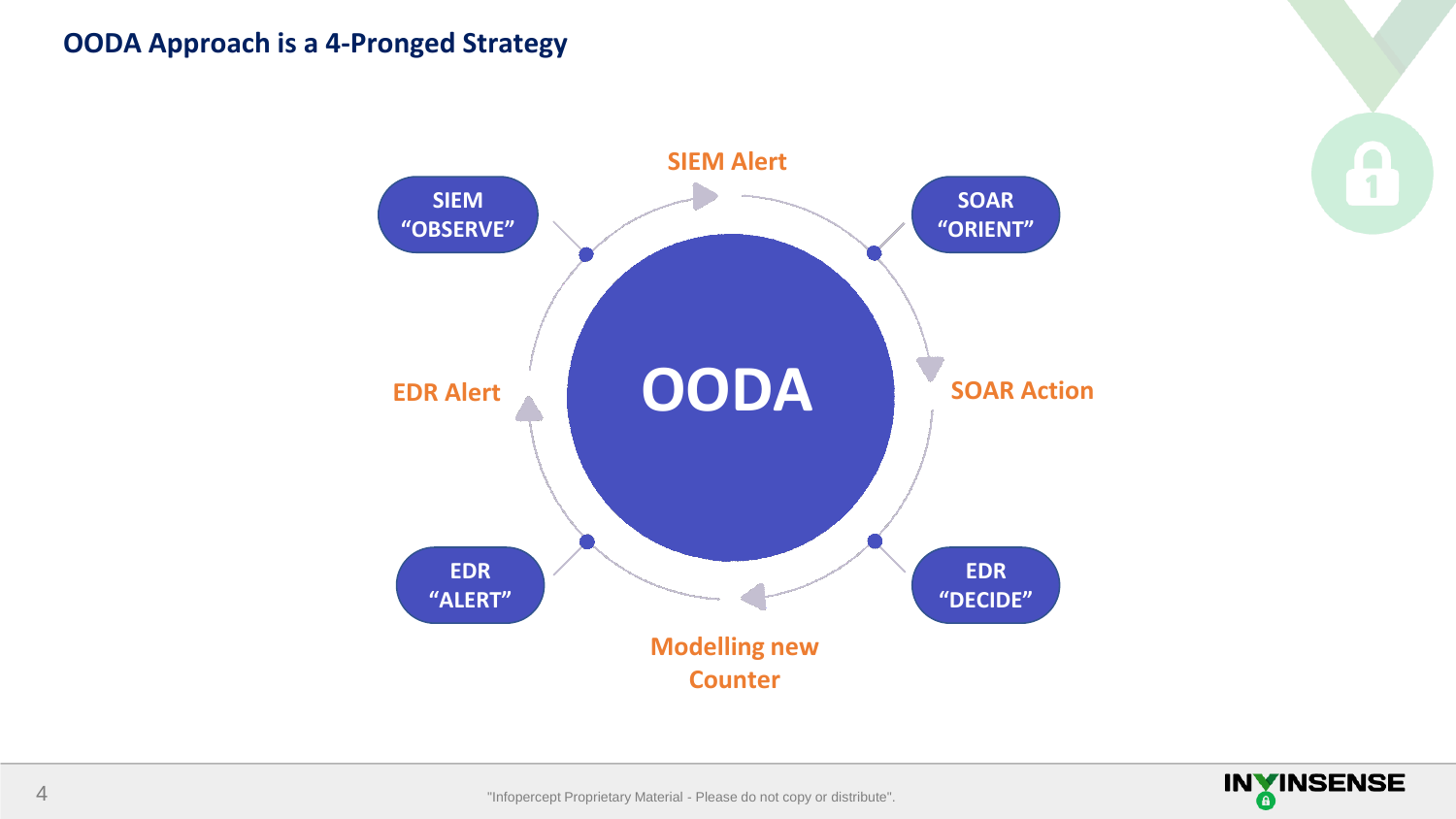## **OODA Approach is a 4-Pronged Strategy**



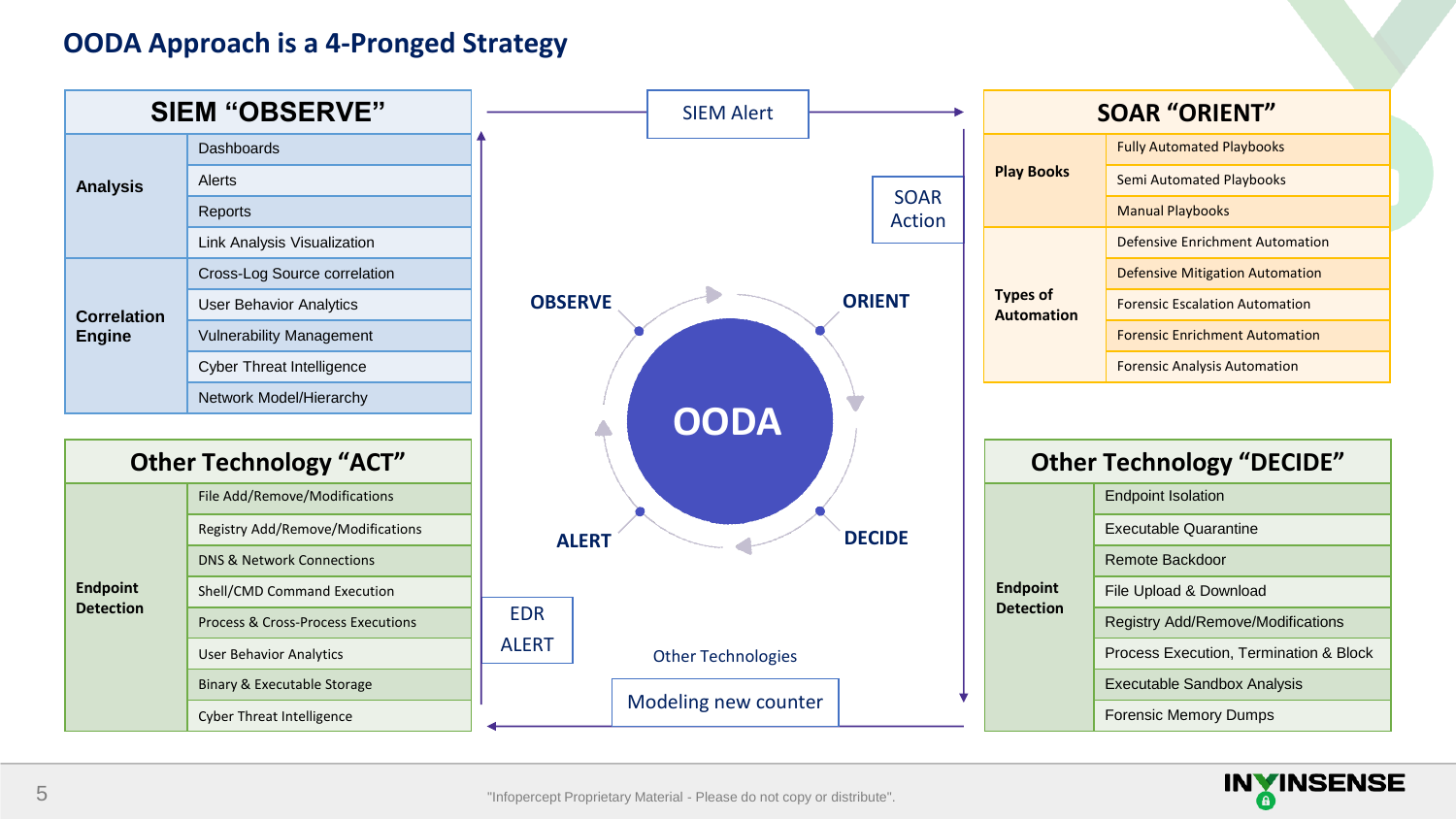## **Invinsense OODA – Implementation Approach**

The main objective of this approach is to set the priorities clear with respect to the tools and technologies to be integrated to deliver the expected outcomes. The complex problem of early detection and response to security incidents is solved by integrating the strategies, solutions and services under the holistic approach of OODA as seen below:

| <b>Consult</b>                                                                                                                               | <b>Implement &amp;</b><br>Integrate                 | <b>Develop</b>                                          | <b>Optimization</b>                                                                                                         |
|----------------------------------------------------------------------------------------------------------------------------------------------|-----------------------------------------------------|---------------------------------------------------------|-----------------------------------------------------------------------------------------------------------------------------|
| SIEM - Touchpoint and<br>Data Sources<br><b>SOAR - Automation and</b><br><b>Triage</b><br><b>EDR</b> - Endpoint<br>Detection and<br>Response | Onboarding<br>$\bullet$<br>Placement<br>Integration | Use-case and<br>Corelation<br>development<br>Automation | <b>Ongoing Use-case</b><br>$\bullet$<br>development<br><b>Content Development</b><br>$\bullet$<br>Optimization<br>$\bullet$ |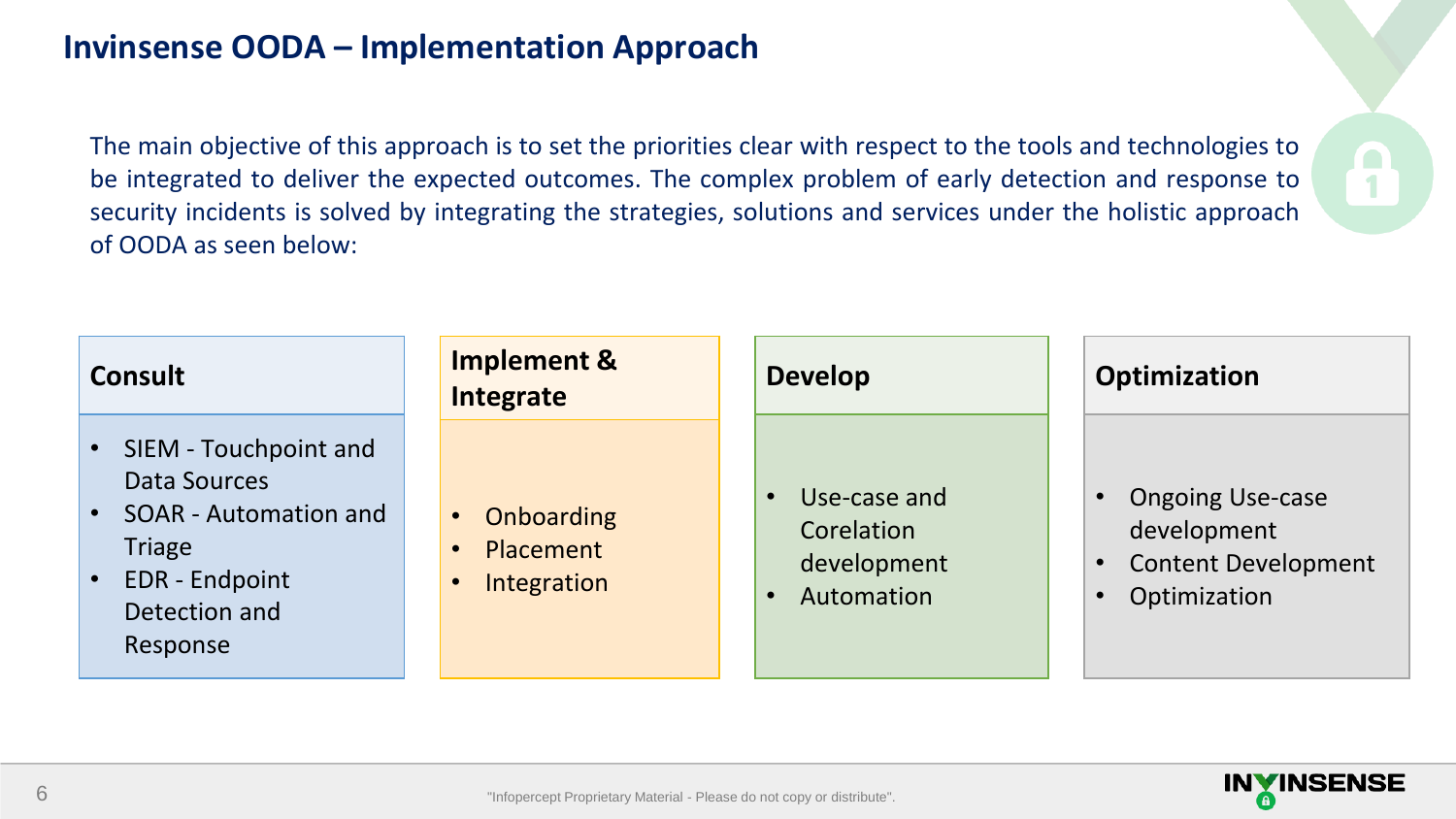## **Key Features of Invinsense OODA**

#### **SIEM**

- Comprehensive SIEM solution
- Enterprise-ready security monitoring solution for threat detection
- Lightweight multi platform agents
- Host-based Intrusion Detection
- Integrity monitoring
- Beyond Compliance & Security
- Deployed on-premises or in hybrid and cloud environments.
- 360<sup>o</sup> of visibility and protection
- Unlimited monitored systems
- Painless upgrades



#### **SOAR**

- Built-in live stream
- Real time information pertaining
- A simple yet powerful template engine
- **■** Multi-tenancy
- Role Based Access Control to define fine grained user profiles
- Automate Responses to Alerts, Incidents, Vulnerabilities
- Customizable interface and modules
- **E** Simultaneously query multiple MISP instances.





- Log and events data collection
- File and registry keys integrity monitoring
- **■** Inventory of running processes and installed applications
- Monitoring of open ports and network configuration
- Detection of rootkits or malware artifacts
- Configuration assessment and policy monitoring
- Execution of active responses



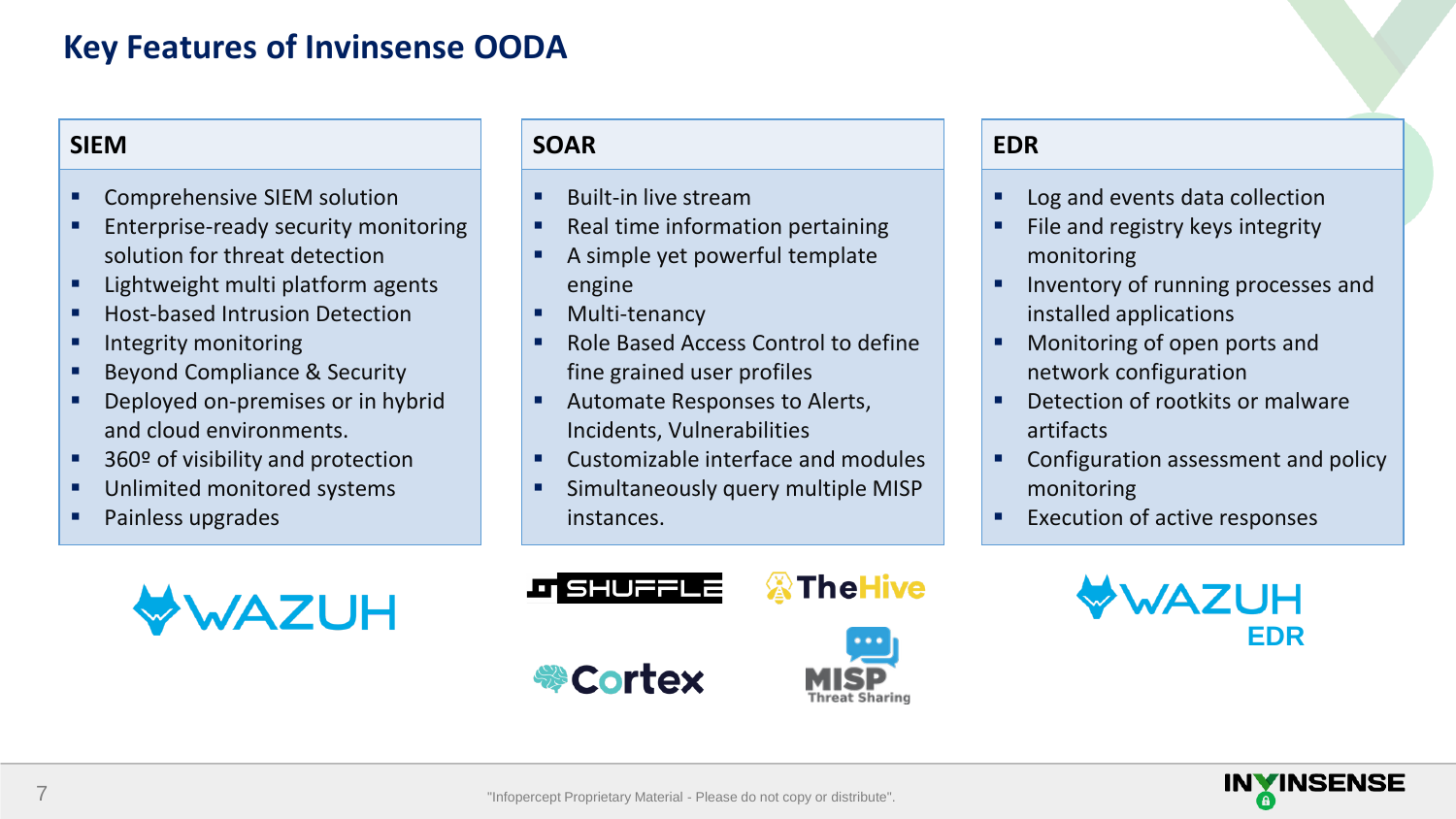## **Benefits of Invinsense OODA**



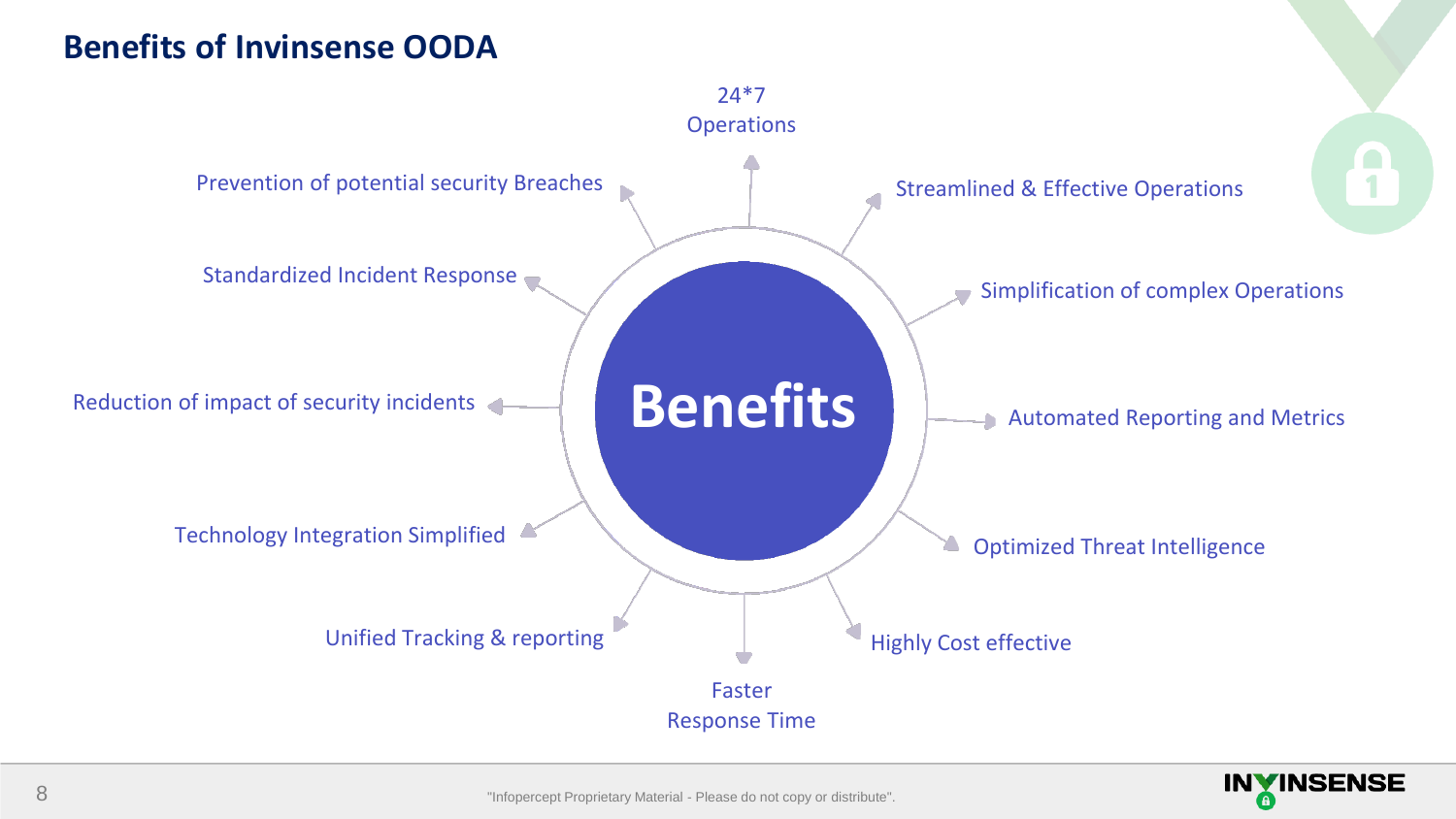## **Invinsense OODA –** SIEM Use Cases



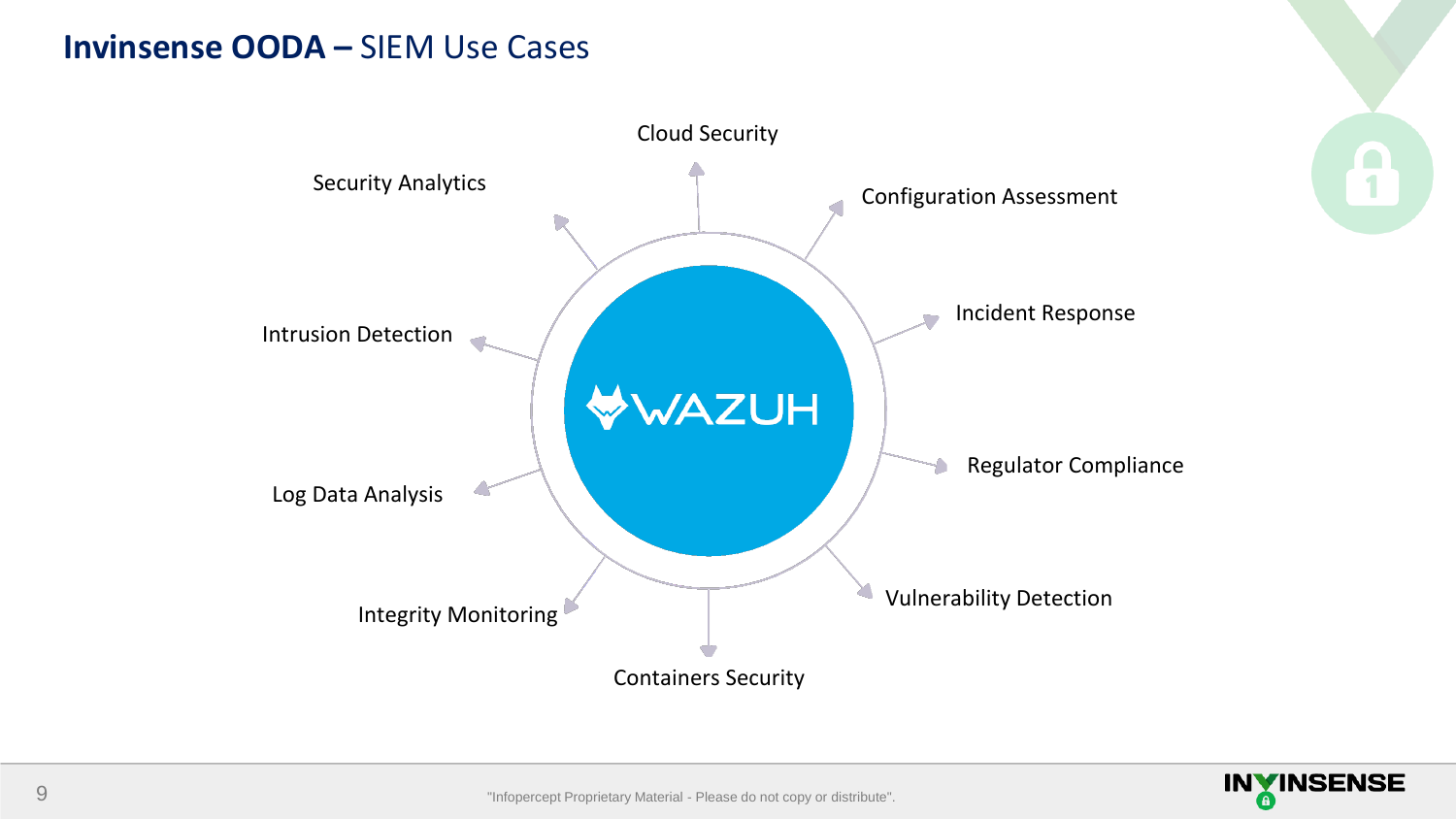## **Invinsense OODA - SIEM Agent**





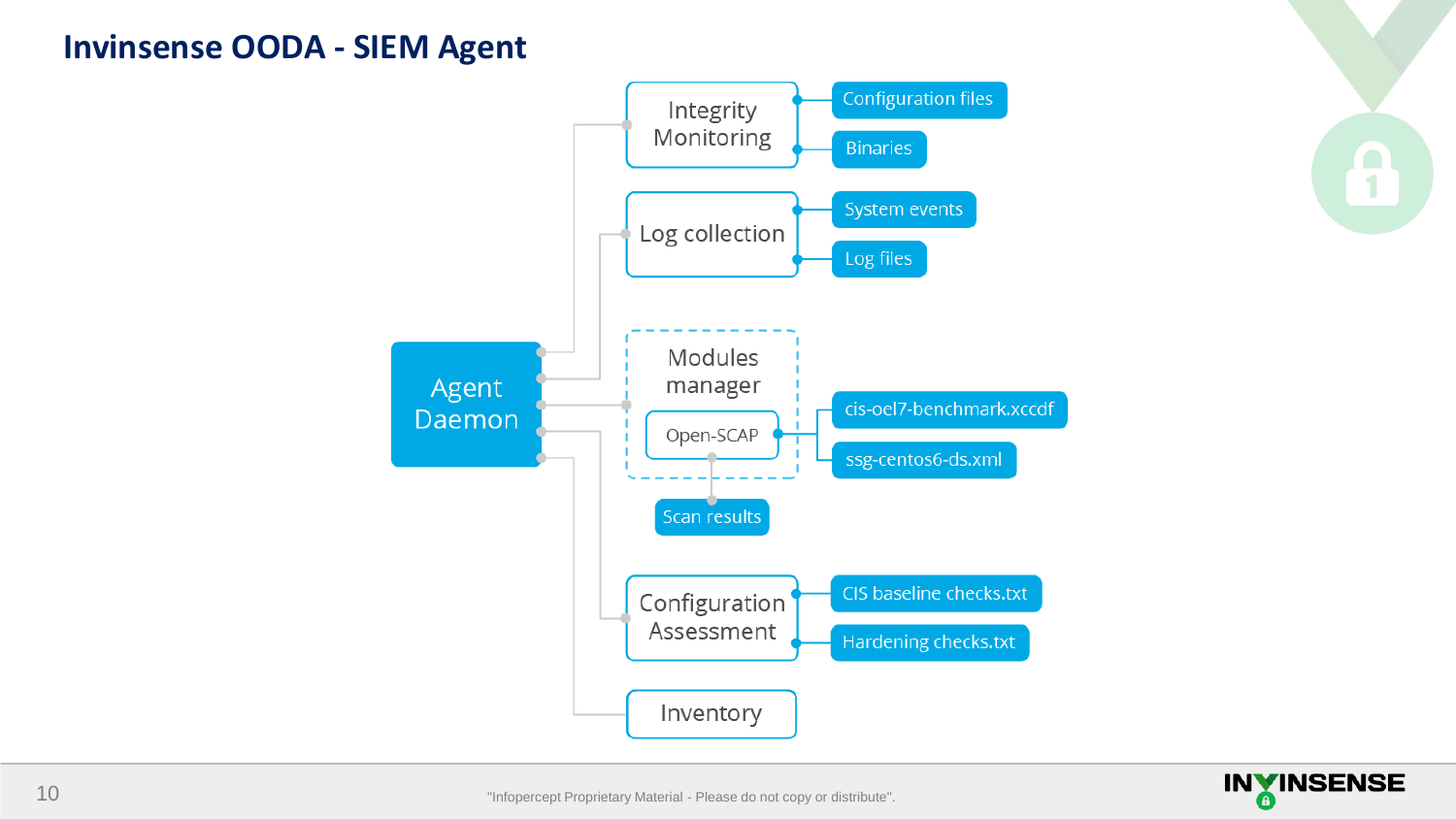## **Invinsense OODA - SIEM Server**





 $\Box$  $\overline{\mathbf{1}}$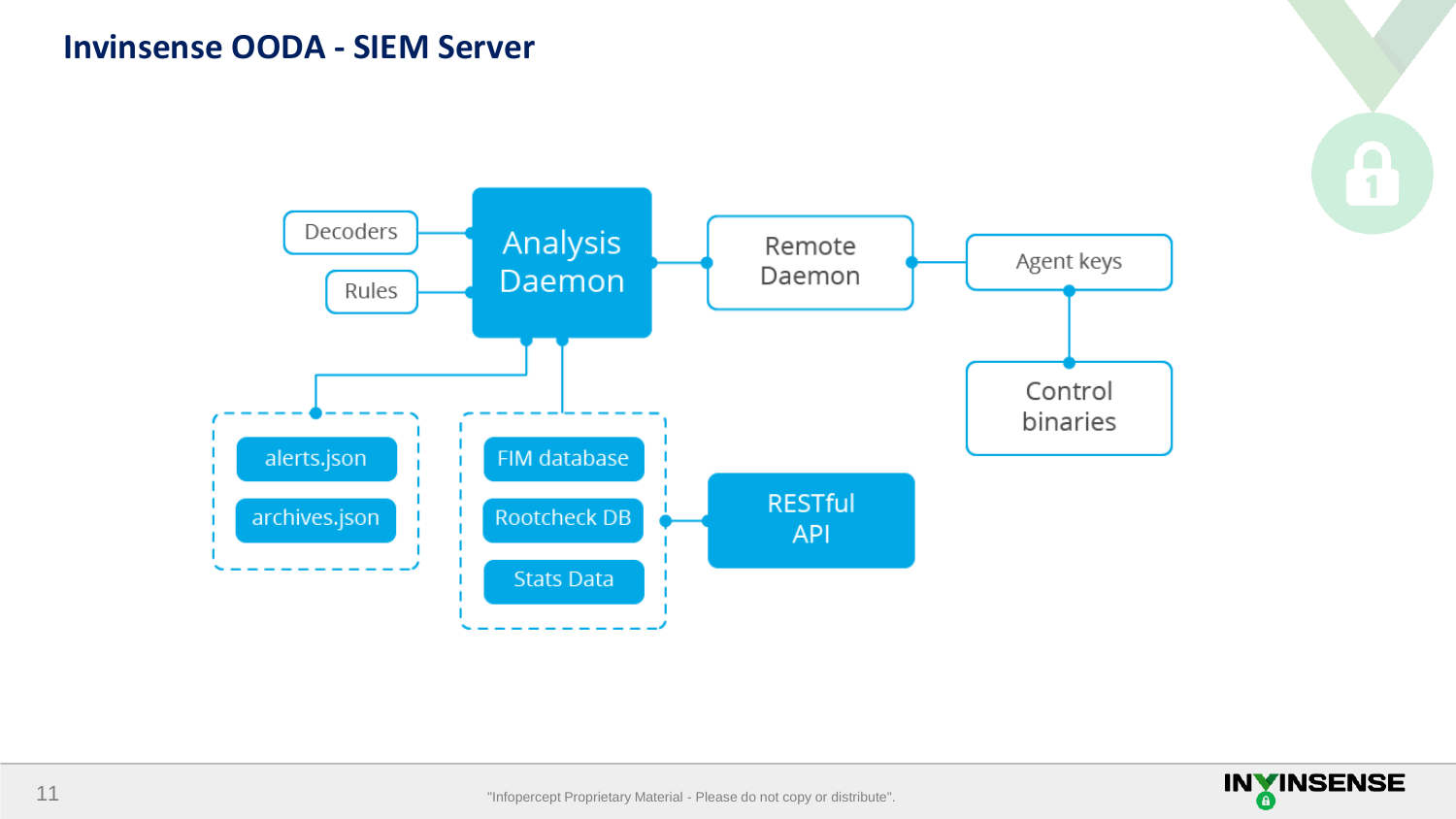## **Invinsense OODA - SOAR**

### **SHUFFLE**

■ Shuffle helps you understand your risk by knowing what's missing and unifies all your security services in a single view

**LT SHUFFLE** 

#### **The Hive**

■ TheHive is the central Case Management platform



#### **Cortex**

■ Cortex provides Analyzers & Responders for automation

#### **MISP**

■ MISP can be used to centrally store & use threat intelligence





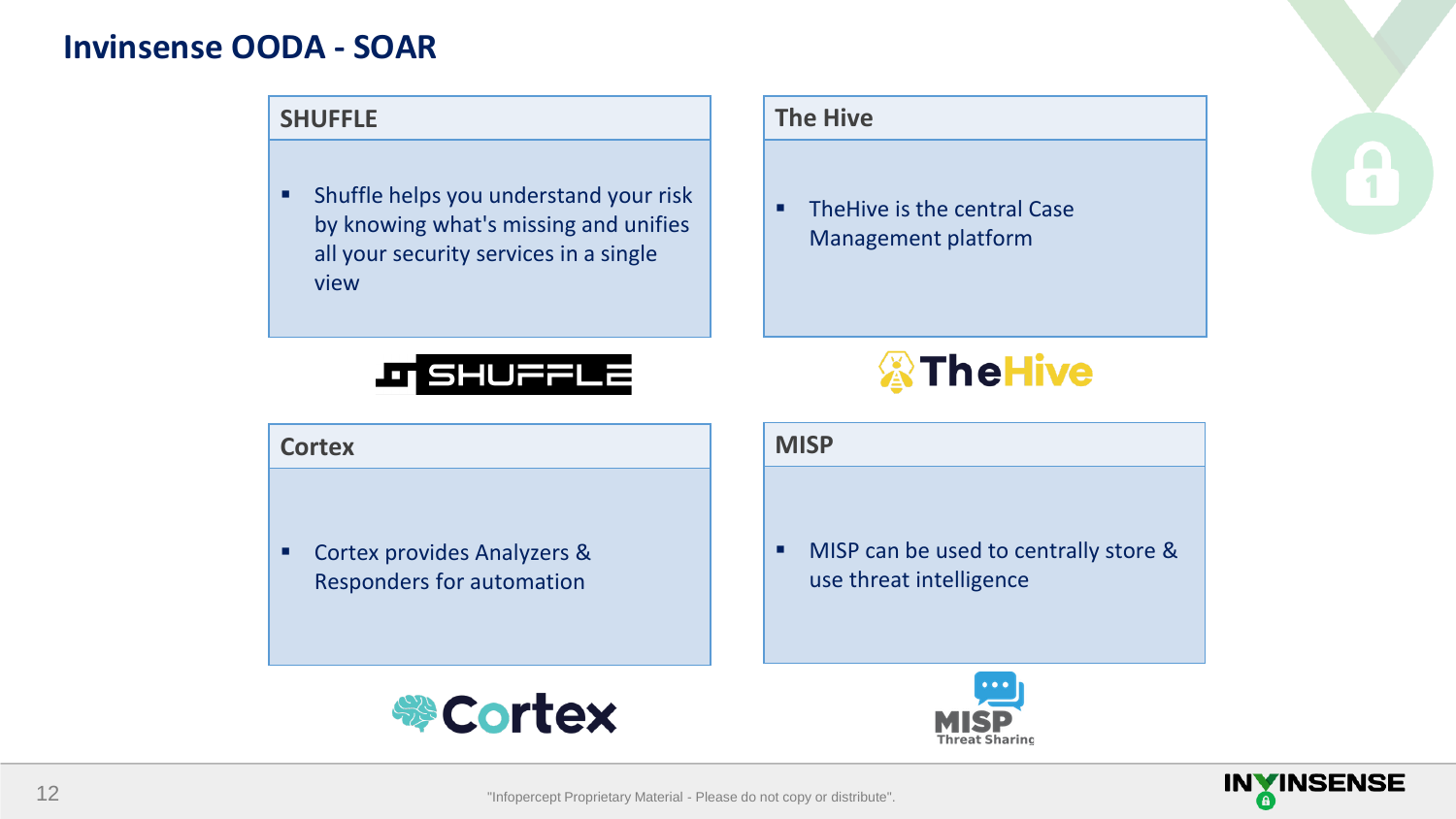## **Invinsense OODA - EDR**

#### **Prevention**

▪ Wazuh endpoint prevents attacks inline in real time. Consistently ranked for highest efficacy and lowest falsepositives.

#### **Dectection**

■ Patented Behavioral recognizes malicious actions regardless of vector. Wazuh EDR is the endpoint security vendor to detect fileless, zero-day, and nation-grade attacks in real time.

#### **Response**

■ Wazuh addresses the need for continuous monitoring and response to advanced threats. It is focused on providing the right visibility, with the insights to help security analysts discover, investigate and response to threats and attack campaigns across multiple endpoints.

#### **Threat Hunting**

▪ The industry's fastest query times and longest data retention. Advanced actions such as full native remote shell, memory dumps, and pre-indexed forensic context. Hunt more, pivot less.

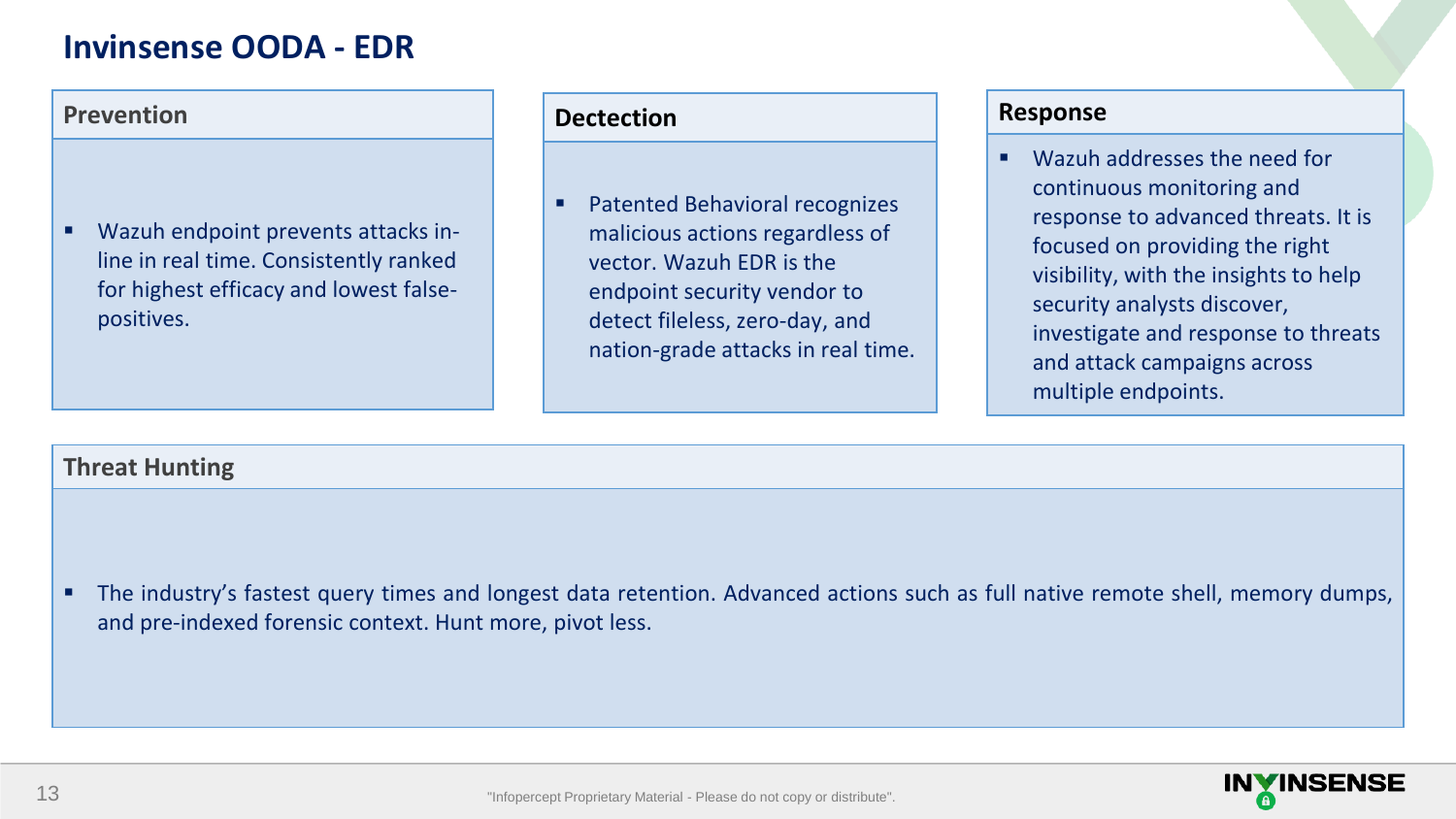## **Invinsense OODA - Solution Architecture**



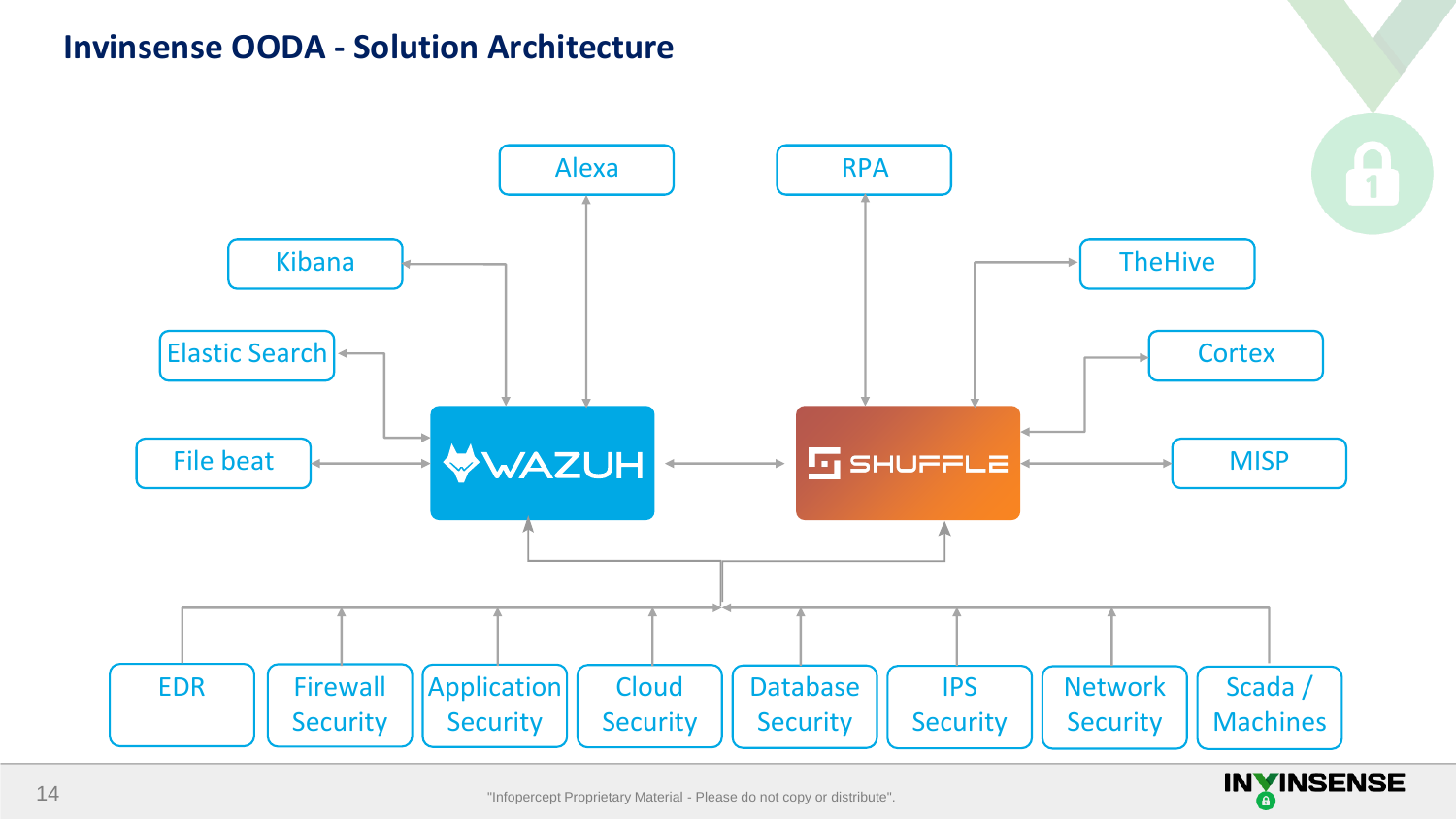## **Invinsense – OODA** Case Study of Giant Finance Company

### **Challenges**

- So many alerts going completely uninvestigated, security breaches were going undiscovered for months
- No mechanism to minimize the impact of security management on end-users
- To setup operational processes to cover multiple locations/countries
- **Demonstrating a security** program's strong and quantifiable return on investment (ROI) can be a challenge for security teams

#### **Solutions**

- Threat intelligence significantly reduces the time needed to manually research and triage alerts by supplying TheHive SOAR solutions with automated intelligence in real time
- **Wazuh Endpoint Protection Platform** Simplified security management with zero impact on end-users
- With Wazuh Integrate log sources including servers, network devices, database and applications; ensure complete coverage across multiple location
- With our integrated approach the organization was able to contextualize its data and develop trackable metrics to demonstrate time/cost savings

#### **Benefit and Business Impact**

- Reduced efforts of the security team
- Automated repetitive analyst tasks
- Developed trackable metrics to show cost and time savings
- Achieved the log management and regulated compliance requirements
- Advanced AI for pre-execution protection and fully-automated, policy-driven response
- Provided centralized security incidents for rapid identification and response measure